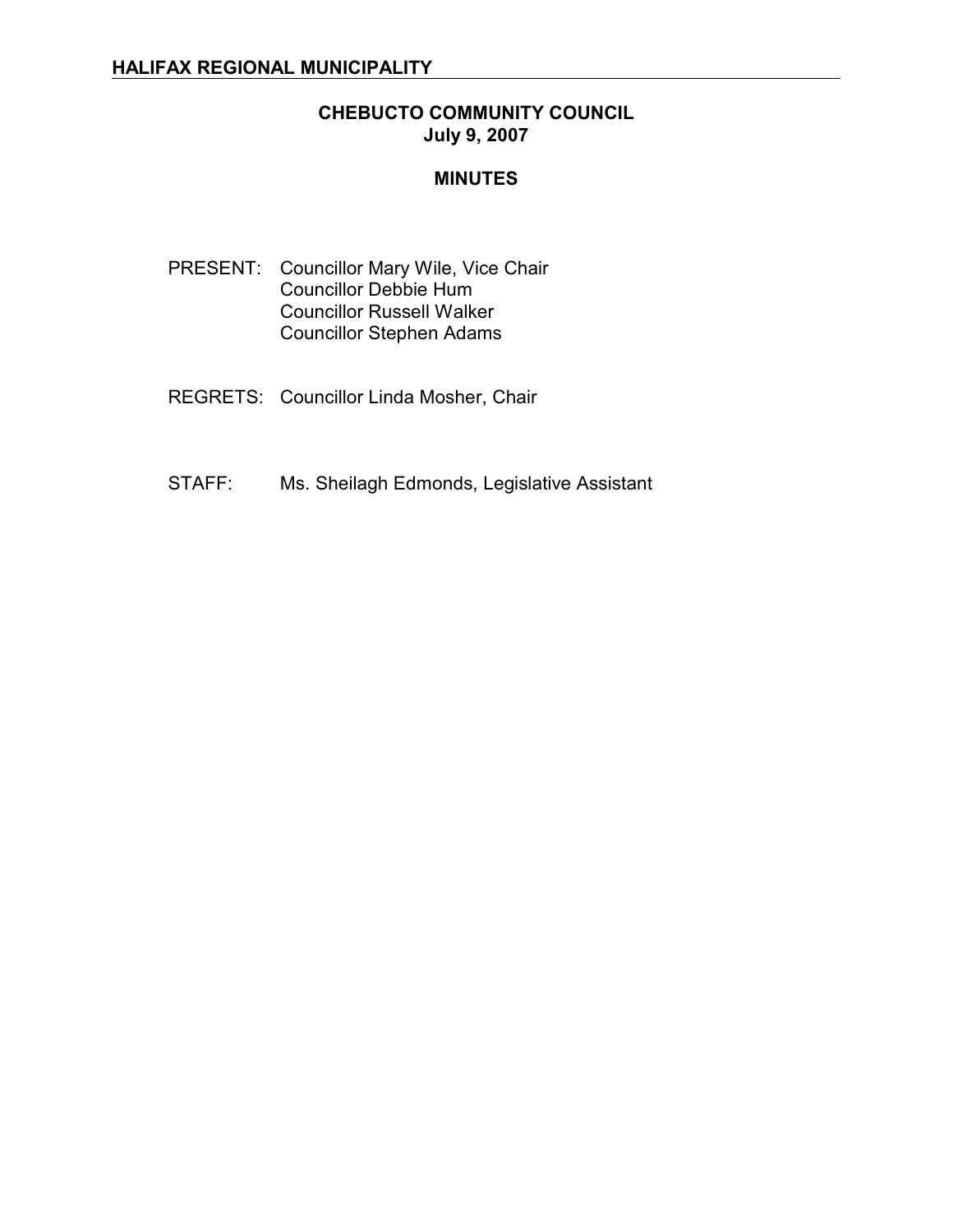# TABLE OF CONTENTS

| 1.               |                                                                                                                                                          |  |
|------------------|----------------------------------------------------------------------------------------------------------------------------------------------------------|--|
| 2.               |                                                                                                                                                          |  |
| 3.               | APPROVAL OF THE ORDER OF BUSINESS AND APPROVAL OF ADDITIONS                                                                                              |  |
| $\overline{4}$ . | BUSINESS ARISING OUT OF THE MINUTES  4<br>4.1<br>4.1.2 Welcome to Halifax Sign - St. Margaret's Bay Road  5                                              |  |
| 5.               |                                                                                                                                                          |  |
| 6.               |                                                                                                                                                          |  |
| 7.               | CONSIDERATION OF DEFERRED BUSINESS:  5                                                                                                                   |  |
| 8.               | 8.1<br>8.1.1 Case 00943: Amending Development Agreement - Governors<br>Brook, Halifax                                                                    |  |
|                  | 8.2                                                                                                                                                      |  |
| 9.               | CORRESPONDENCE, PETITIONS AND PRESENTATIONS:  5<br>9.1<br>9.2<br>Petitions:<br>9.3                                                                       |  |
| 10.              |                                                                                                                                                          |  |
| 11.              |                                                                                                                                                          |  |
| 12.              | Councillor Hum - Building Communities Fund for District 16 5<br>12.1<br>12.2<br>Councillor Hum - Traffic and Safety on Trailwood Place 6<br>12.3<br>12.4 |  |
| 13.              |                                                                                                                                                          |  |
| 14.              |                                                                                                                                                          |  |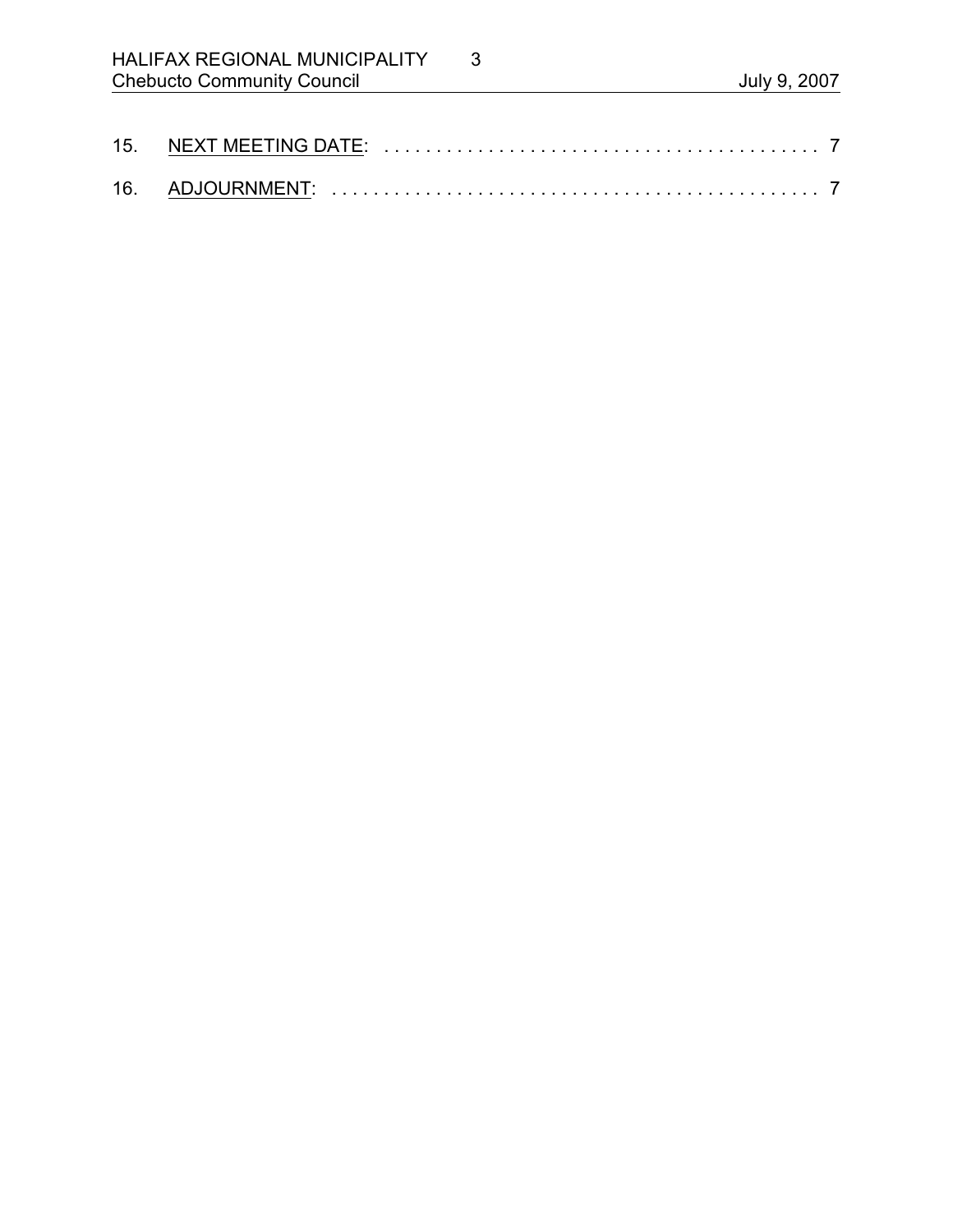# **1. CALL TO ORDER**

The meeting was called to order at 7:00 p.m. by Councillor Wile, Vice Chair.

#### **2. APPROVAL OF MINUTES**

**MOVED by Councillor Hum, seconded by Councillor Adams that the minutes of June 18, 2007 be approved. MOTION PUT AND PASSED.**

#### **3. APPROVAL OF THE ORDER OF BUSINESS AND APPROVAL OF ADDITIONS AND DELETIONS**

Additions:

- 12.1 Councillor Hum Building Communities Fund for District 16
- 12.2 Councillor Hum Tremont Park Issues
- 12.3 Councillor Hum Traffic and Safety on Trailwood Place
- 12.4 Councillor Adams Kidston Lake Lands-

#### Deletions:

8.1.1 Public Hearing - Case 00943: Amending Development Agreement - Governors Brook, Halifax

Mr. Luc Ouellet, Planner I, addressed Community Council and advised that on the advice of legal staff the Public Hearing was being cancelled and this was due to improper notification process. Mr. Ouellet added that under the terms of the Municipal Government Act, the requirement for notification advertisements in the newspaper were met; however, HRM's practice of notification by mail was not met. Mr. Ouellet explained that 635 property owners were notified of the February 1, 2007 public information meeting on this matter, and for the public hearing, the notification should have been mailed to the same list plus additional people that had requested to be added. He advised that late this afternoon, it was determined that only 58 notifications were mailed, and that based on best practices, this is unacceptable.

Mr. Ouellet advised that the Developer has been informed of the notification problem and, once Community Council agrees on a date, Planning Services will proceed with proper notification and incur all associated costs related to the notification process for the rescheduled hearing. Mr. Ouellet also pointed out that staff will undertake to determine what happened with the notification process to ensure it does not happen again.

**MOVED by Councillor Adams, seconded by Councillor Walker that the public hearing for Case 00943: Amending Development Agreement - Governors Brook, Halifax be rescheduled to July 30, 2007. MOTION PUT AND PASSED.**

- **4. BUSINESS ARISING OUT OF THE MINUTES**
- **4.1 Status Sheet Items:**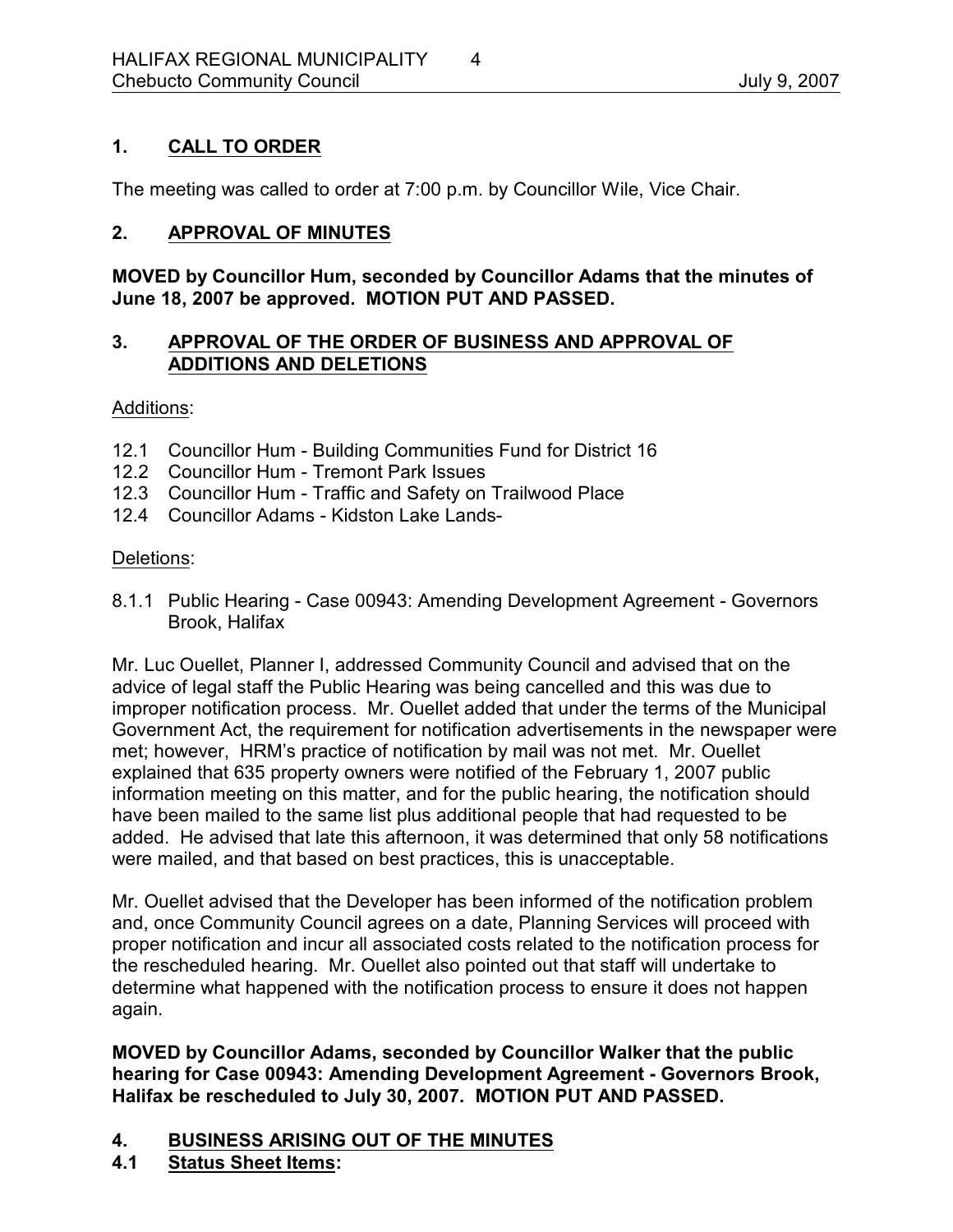### **4.1.1 Bus Service - Stoneridge**

No update. To remain on the Status Sheet.

# **4.1.2 Welcome to Halifax Sign - St. Margaret's Bay Road**

No update. To remain on the Status Sheet.

#### **4.1.3 Rock Pile -182 Milsom Avenue**

No update. To remain on the Status Sheet.

# **4.1.4 Appeal of Ralston Street Area Rezoning**

No update. To remain on the Status Sheet.

### **5. MOTIONS OF RECONSIDERATION - None**

**6. MOTIONS OF RECISSION - None**

### **7. CONSIDERATION OF DEFERRED BUSINESS: None**

**8. HEARINGS**:

### **8.1 Public Hearings:**

### **8.1.1 Case 00943: Amending Development Agreement - Governors Brook, Halifax**

This matter was addressed during Approval of the Order of Business at which time a motion was passed to reschedule the public hearing for July 30, 2007.

**8.2 Variance Appeal Hearings:** None

### **9. CORRESPONDENCE, PETITIONS AND PRESENTATIONS:**

- **9.1 Correspondence:** None
- **9.2 Petitions:** None
- **9.3 Presentations**: None
- **10. REPORTS:** None
- **11. MOTIONS:** None

#### **12. ADDED ITEMS:**

### **12.1 Councillor Hum - Building Communities Fund for District 16**

This item was added at the request of Councillor Hum.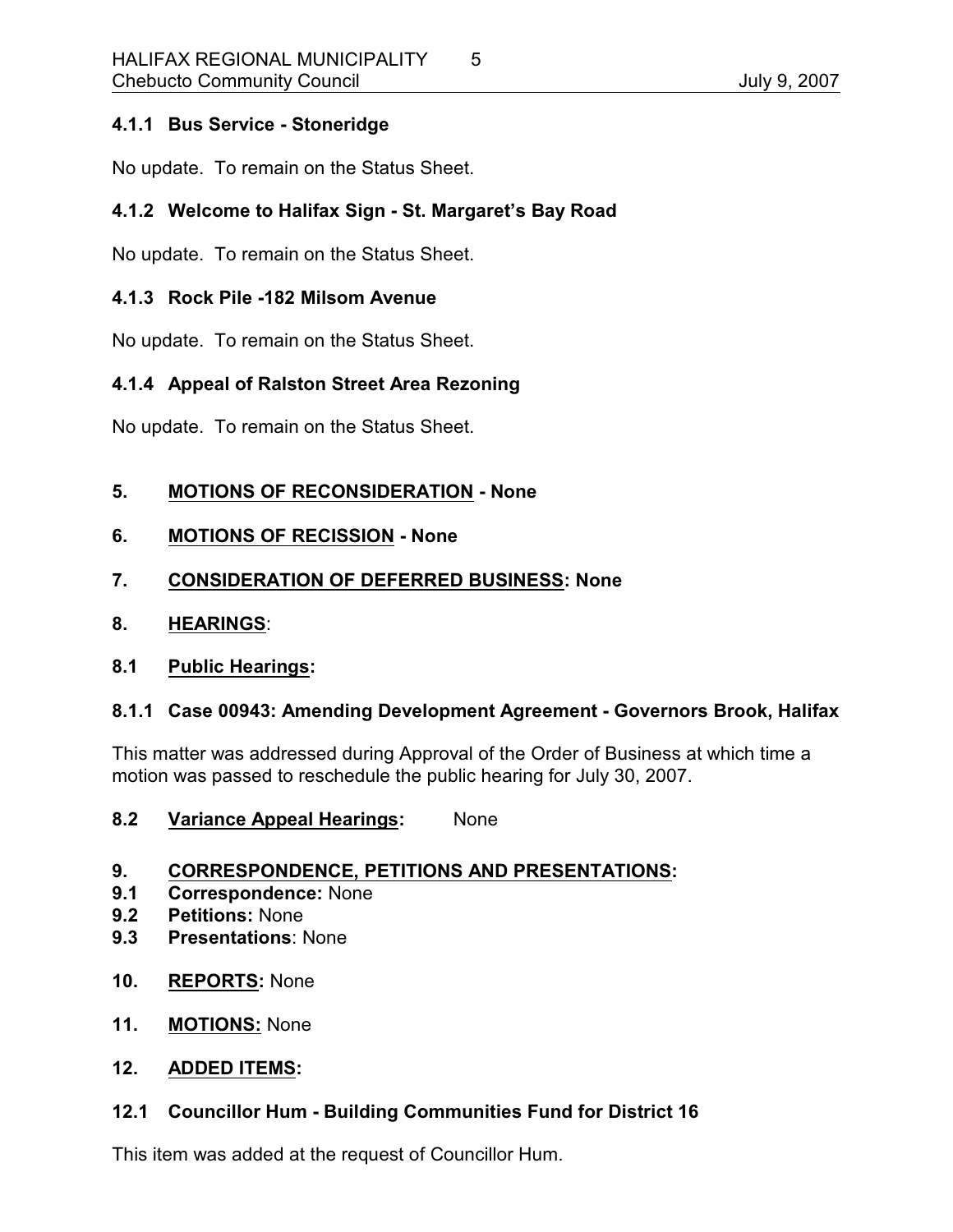**MOVED by Councillor Hum, seconded by Councillor Walker, that \$25,000 from the District 16 2007/08 Building Communities Fund be allocated to the Maskwa Aquatic Club. MOTION PUT AND PASSED.**

#### **12.2 Councillor Hum - Tremont Park Issues**

This item was added at the request of Councillor Hum.

Councillor Hum advised that this item and item 12.3 are related, but in the interest of timeliness in getting staff reports back to Community Council, she was separating this item. The Councillor explained that she received correspondence from a resident containing a number of concerns involving inappropriate activity in Tremont Park, as well as policing issues, and access to Tremont Park. She advised that the residents would like to have another main entrance into Tremont Park.

#### **MOVED by Councillor Hum, seconded by Councillor Adams that staff report back on the possibility of providing another main entrance to Tremont Park. MOTION PUT AND PASSED.**

### **12.3 Councillor Hum - Traffic and Safety on Trailwood Place**

This item was added at the request of Councillor Hum.

Councillor Hum advised that traffic on Trailwood Place seems to increase every year in late spring, summer, and early fall and she suggested this was due to the fact that the main entrance to Tremont Park is located there, and due to the intense use of the baseball and soccer fields during those months. Councillor Hum advised that it has been suggested to her that the installation of speed bumps on Trailwood Place would help in slowing down the traffic and would address a safety concern. Councillor Hum noted that staff were aware of this matter and other related issues, as correspondence with more details had been sent directly to staff.

**MOVED by Councillor Hum, seconded by Councillor Adams that staff provide a report with recommendations for short and longer term recommendations to best address issues pertaining to the local area of Tremont Park and the abutting neighbourhood streets which include the following: traffic and safety; the need and timeline for an alternative main entrance into Tremont Park, the ongoing problem with graffiti vandalism, and other inappropriate activity taking place in the Park. MOTION PUT AND PASSED.**

#### **12.4 Councillor Adams - Kidston Lake Lands**

This item was added at the request of Councillor Adams.

**MOVED by Councillor Adams, seconded by Councillor Walker that staff explore the possibility of acquiring the lands in and around Kidston Lake that are designated Urban Reserve for use as park land and as a wild-life corridor. MOTION PUT AND PASSED.**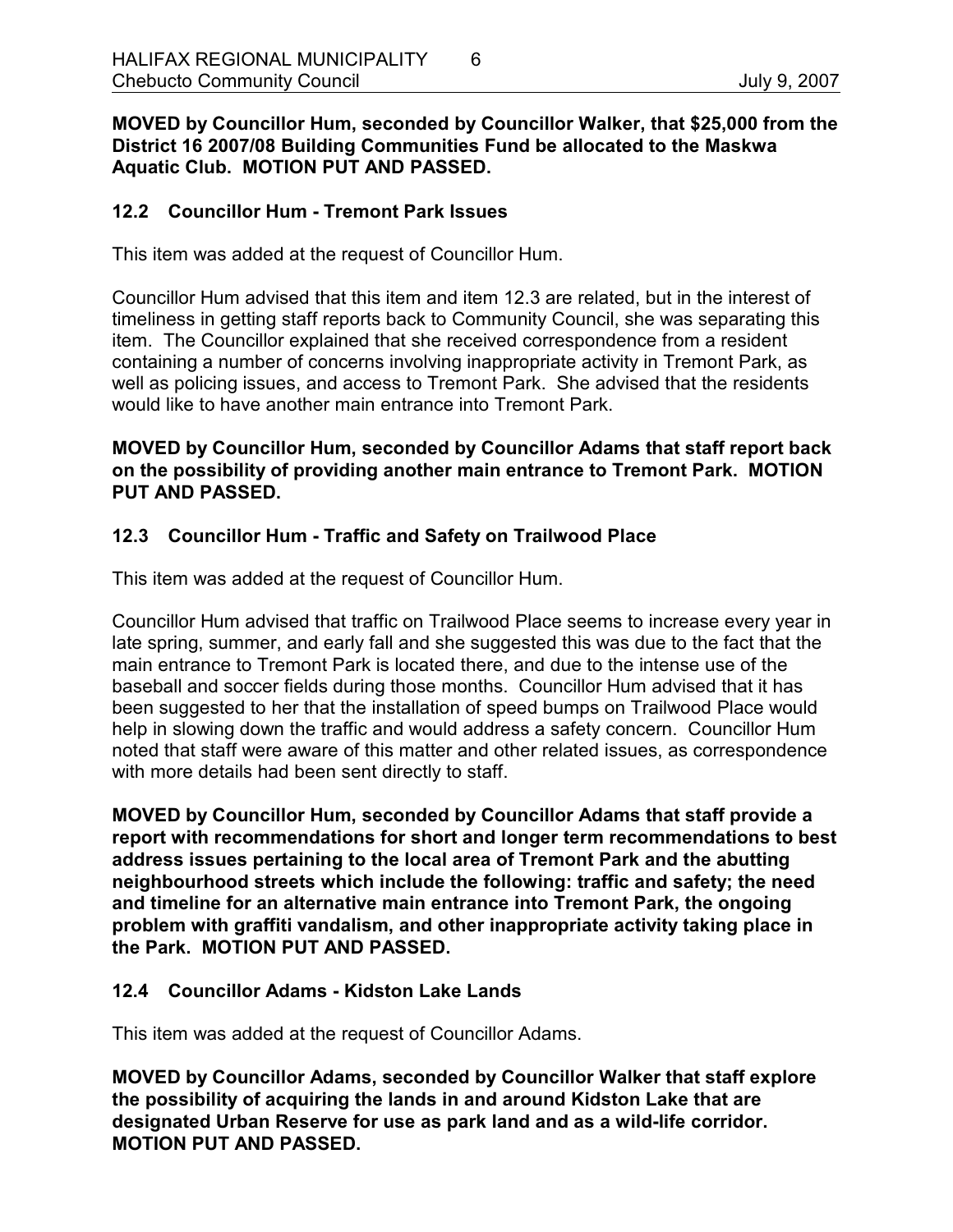# **13. NOTICES OF MOTION:** None

# **14. PUBLIC PARTICIPATION:**

No one wished to address Community Council.

**15. NEXT MEETING DATE:** July 30, 2007.

# **16. ADJOURNMENT:**

The meeting adjourned 7:15 p.m.

Sheilagh Edmonds Legislative Assistant